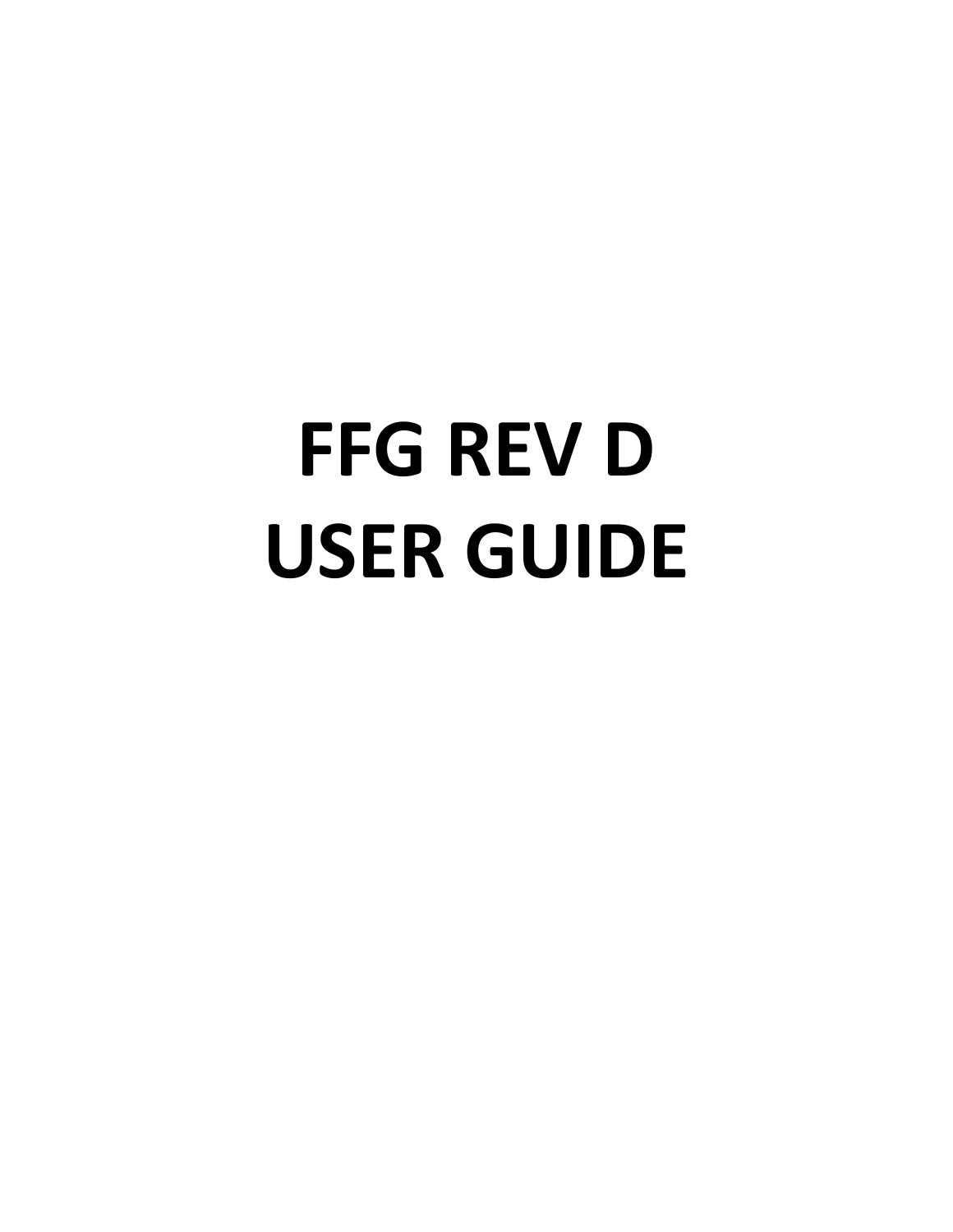

- 1 to 5: CV input for modulation of red, green, blue levels, low and high thresholds, expects 1Vpp signal
- 6 to 10: attenuates the signal coming from CV input (useful for 10Vpp signals)
- 11 to 15: manual control of red, green, blue levels, low and high thresholds.
- 16 to 18: invert red, green, and blue signals.
- 19/20 : rearrange the color combinations
- 21: video input level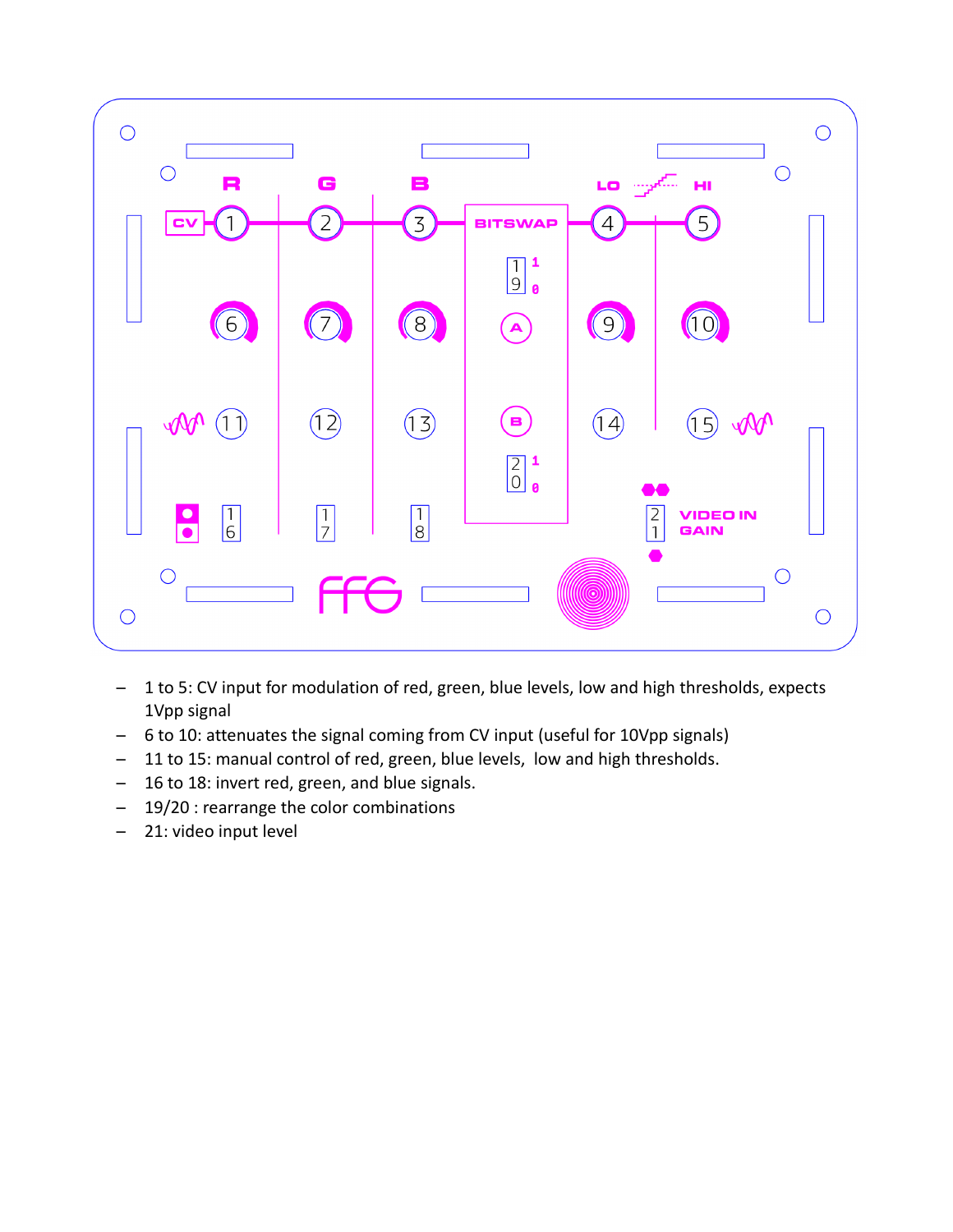| <b>15VAC</b><br><b>500mA</b><br>┑ | $AC$ DC<br>$\curvearrowright$<br>$\bigcirc$ 2 $\bigcirc$ | <b>VIDEO</b><br>5<br>4 |  |
|-----------------------------------|----------------------------------------------------------|------------------------|--|
|                                   |                                                          |                        |  |

– 1: Power input, takes a 15V**AC** (not DC), 500mA minimum power supply.

EU plug psu here: [https://fr.farnell.com/ideal-power/77de-06-12m/alimentation-ac-ac-10w-](https://fr.farnell.com/ideal-power/77de-06-12m/alimentation-ac-ac-10w-12v-0-5a/dp/2368015)[12v-0-5a/dp/2368015](https://fr.farnell.com/ideal-power/77de-06-12m/alimentation-ac-ac-10w-12v-0-5a/dp/2368015) UK plug psu here: [https://fr.farnell.com/ideal-power/77db-06-12/alimentation-ac-ac-10w-12v-](https://fr.farnell.com/ideal-power/77db-06-12/alimentation-ac-ac-10w-12v-0-5a/dp/2368011)[0-5a/dp/2368011](https://fr.farnell.com/ideal-power/77db-06-12/alimentation-ac-ac-10w-12v-0-5a/dp/2368011) US plug psu here: [https://www.jameco.com/z/ACU120050F4031-AC-to-AC-Wall-Adapter-](https://www.jameco.com/z/ACU120050F4031-AC-to-AC-Wall-Adapter-Transformer-12-Volt-500mA-Black-Straight-2-1mm-Female-Plug_101258.html)[Transformer-12-Volt-500mA-Black-Straight-2-1mm-Female-Plug\\_101258.html](https://www.jameco.com/z/ACU120050F4031-AC-to-AC-Wall-Adapter-Transformer-12-Volt-500mA-Black-Straight-2-1mm-Female-Plug_101258.html)

- 2: Turns the circuit on and off
- 3: Set the CV inputs from DC to AC coupled.

Use DC if you want to use DC voltages as the pitch from a sequencer or a slow LFO for exemple.

In AC mode, a capacitor will remove any DC offset of the incoming signal.

- 4: Composite video input
- 5: Composite video output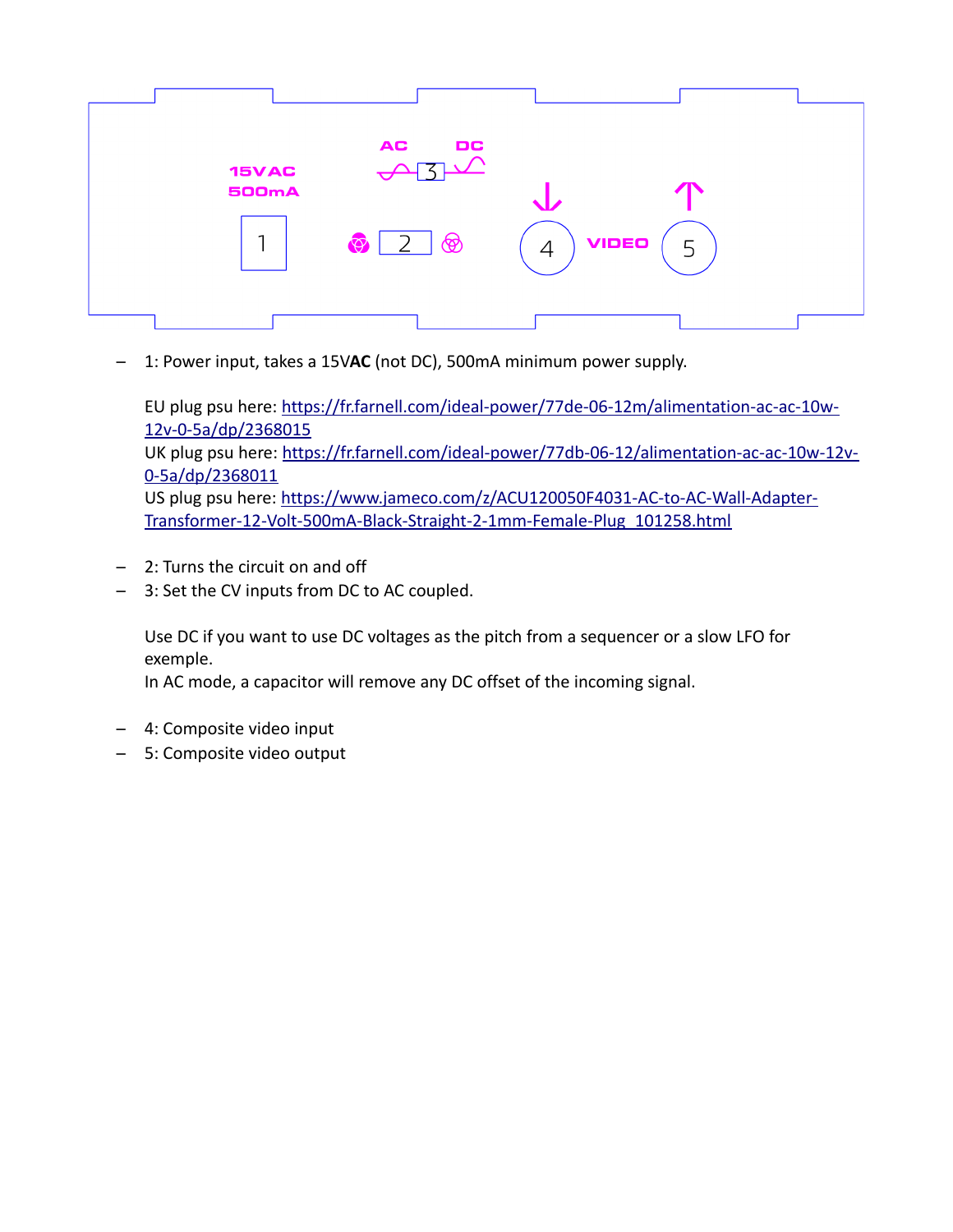

- 1: PAL/NTSC dip switches, both switches needs to be turn left (PAL) or right (NTSC)
- 2: Ramp generator trimmer, if you're getting an assembled version, it comes calibrated so you don't need (and should not) mess with this trimmer.